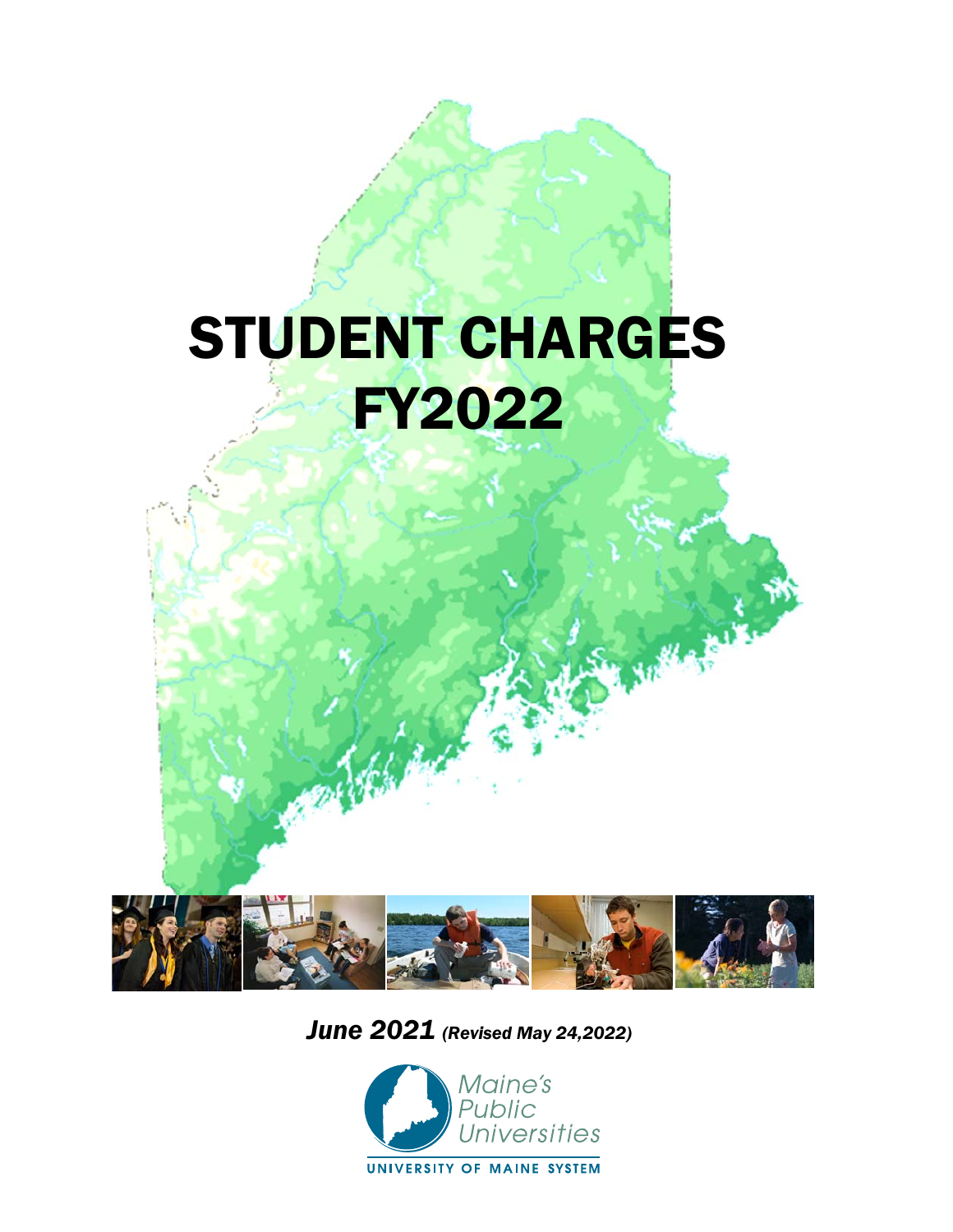# UNIVERSITY OF MAINE SYSTEM **STUDENT CHARGES**

# **FY22**

# **TABLE OF CONTENTS**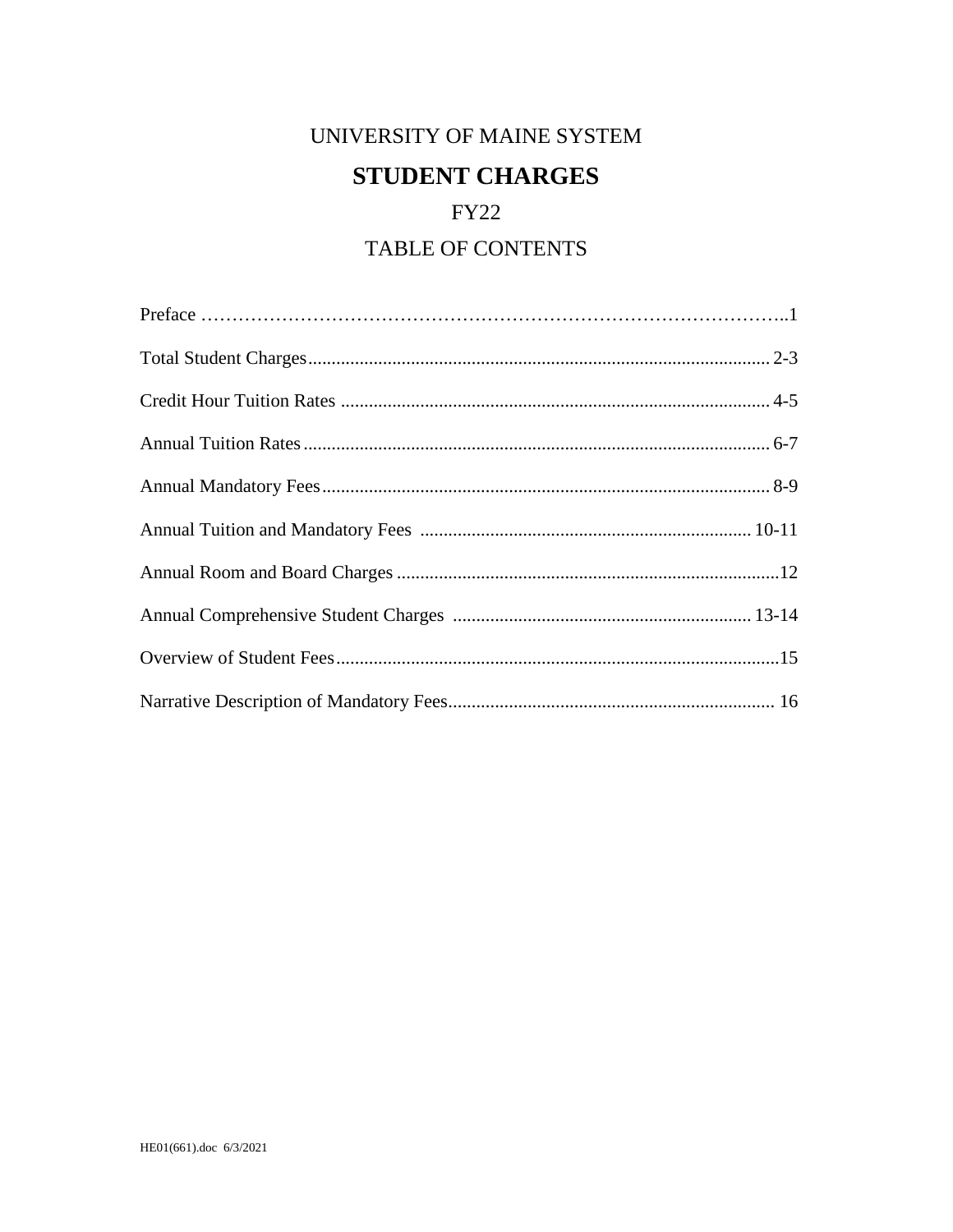## UNIVERSITY OF MAINE SYSTEM STUDENT COST REPORT

## PREFACE

The UMS Student Pricing task force considering the restructuring of Tuition and Fees

- Restructuring of tuition and fees is a trend across public higher education institutions.
- Task Force is reviewing the large volume of fees across the system  $(500 + \text{separate fees})$
- Proposing to collapse most fees into a single tuition charge with a neutral impact to students' bills.
- Intent is to simply bills, for more transparency to students and parents
- Cost savings will occur as a result of a more streamlined billing process

Therefore, in FY22,

- UMaine & UMM consolidated most student fees (except for the two listed below) into a single tuition charge:
	- o Student Activity fee which is approved by the students
	- o Technology fee which will be designated to support campus technology and educational environment
- USM simplified its current fee structure by consolidating most student fees including course fees – into a new Comprehensive Fee (\$60/CH). This provides greater transparency for students and their families into USM's cost of attendance and would be revenue neutral to the University's FY22 budget.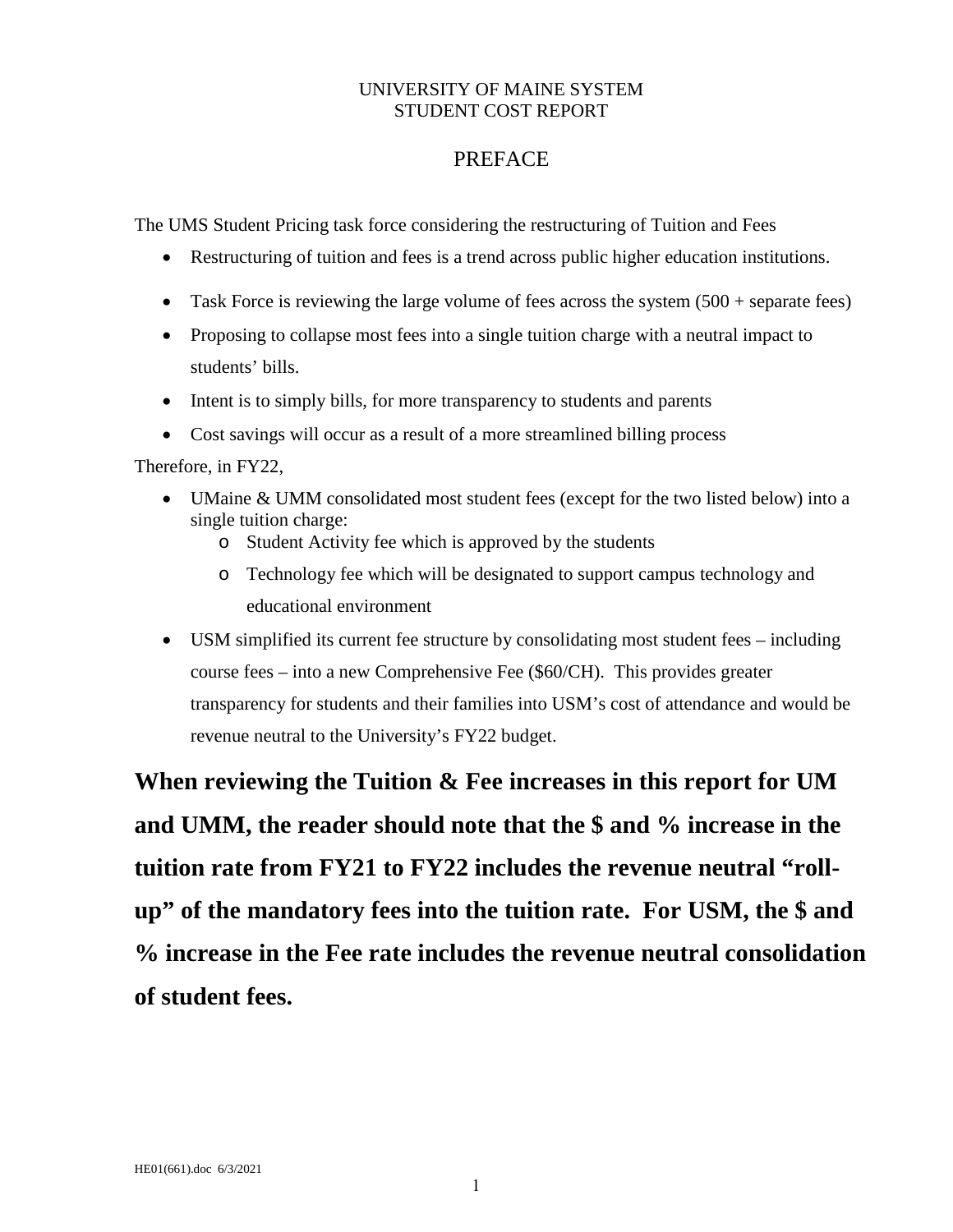## **UNIVERSITY OF MAINE SYSTEM FY22 TOTAL STUDENT CHARGES**

|                     |          |                  | Tuition &         |                    |          |
|---------------------|----------|------------------|-------------------|--------------------|----------|
|                     | Annual   | Mandatory        | Mandatory Room &  |                    |          |
| I. Undergraduate    | Tuition  | Fees             | Fees <sup>1</sup> | Board <sup>2</sup> | Total    |
| In-State & Canadian |          |                  |                   |                    |          |
| <b>UM</b>           | \$11,640 | \$346            |                   | \$11,986 \$11,274  | \$23,260 |
| <b>UMA</b>          | 7,350    | 1,028            | 8,378             | 7,430              | 15,808   |
| <b>UMF</b>          | 9,216    | $\overline{950}$ | 10,166            | 10,336             | 20,502   |
| <b>UMFK</b>         | 7,350    | 1,155            | 8,505             | 8,970              | 17,475   |
| <b>UMM</b>          | 8,460    | 480              | 8,940             | 9,963              | 18,903   |
| <b>UMPI</b>         | 7,350    | 1,100            | 8,450             | 8,832              | 17,282   |
| <b>USM</b>          | 8,640    | 1,960            | 10,600            | 10,465             | 21,065   |
| Average             | 8,572    | 1,003            | 9,575             | 9,973              | 19,548   |
| <b>Out-of-State</b> |          |                  |                   |                    |          |
| <b>UM</b>           | \$33,240 | \$346            |                   | \$33,586 \$11,274  | \$44,860 |
| <b>UMA</b>          | 18,210   | 1,028            | 19,238            | 7,430              | 26,668   |
| <b>UMF</b>          | 21,152   | $\overline{950}$ | 22,102            | 10,336             | 32,438   |
| <b>UMFK</b>         | 11,760   | 1,155            | 12,915            | 8,970              | 21,885   |
| <b>UMM</b>          | 16,200   | 480              | 16,680            | 9,963              | 26,643   |
| <b>UMPI</b>         | 11,760   | 1,100            | 12,860            | 8,832              | 21,692   |
| <b>USM</b>          | 23,640   | 1,960            | 25,600            | 10,465             | 36,065   |
| Average             | 19,423   | 1,003            | 20,426            | 9,973              | 30,399   |
| <b>NEBHE</b>        |          |                  |                   |                    |          |
| <b>UM</b>           | \$19,800 | \$346            |                   | \$20,146 \$11,274  | \$31,420 |
| <b>UMA</b>          | 11,760   | 1,028            | 12,788            | 7,430              | \$20,218 |
| <b>UMF</b>          | 15,200   | 950              | 16,150            | 10,336             | 26,486   |
| <b>UMFK</b>         | 11,760   | 1,155            | 12,915            | 8,970              | 21,885   |
| <b>UMM</b>          | 14,400   | 480              | 14,880            | 9,963              | 24,843   |
| <b>UMPI</b>         | 11,760   | 1,100            | 12,860            | 8,832              | 21,692   |
| <b>USM</b>          | 14,250   | 1,960            | 16,210            | 10,465             | 26,675   |
| Average             | 14,133   | 1,003            | 15,136            | 9,973              | 25,109   |

<sup>1</sup>Annual tuition & mandatory fees are based on 15 credit hours per semester for two semesters for undergraduate<br>and law students (except UMF based on 16 credit hours per semester) and 9 credit hours per semester for two<br>s

2Rates shown are based on the meal plan and room type with the greatest projected number of students. Several meal plans and room types are available. Beginning in FY20, UMA has limited housing but no dining.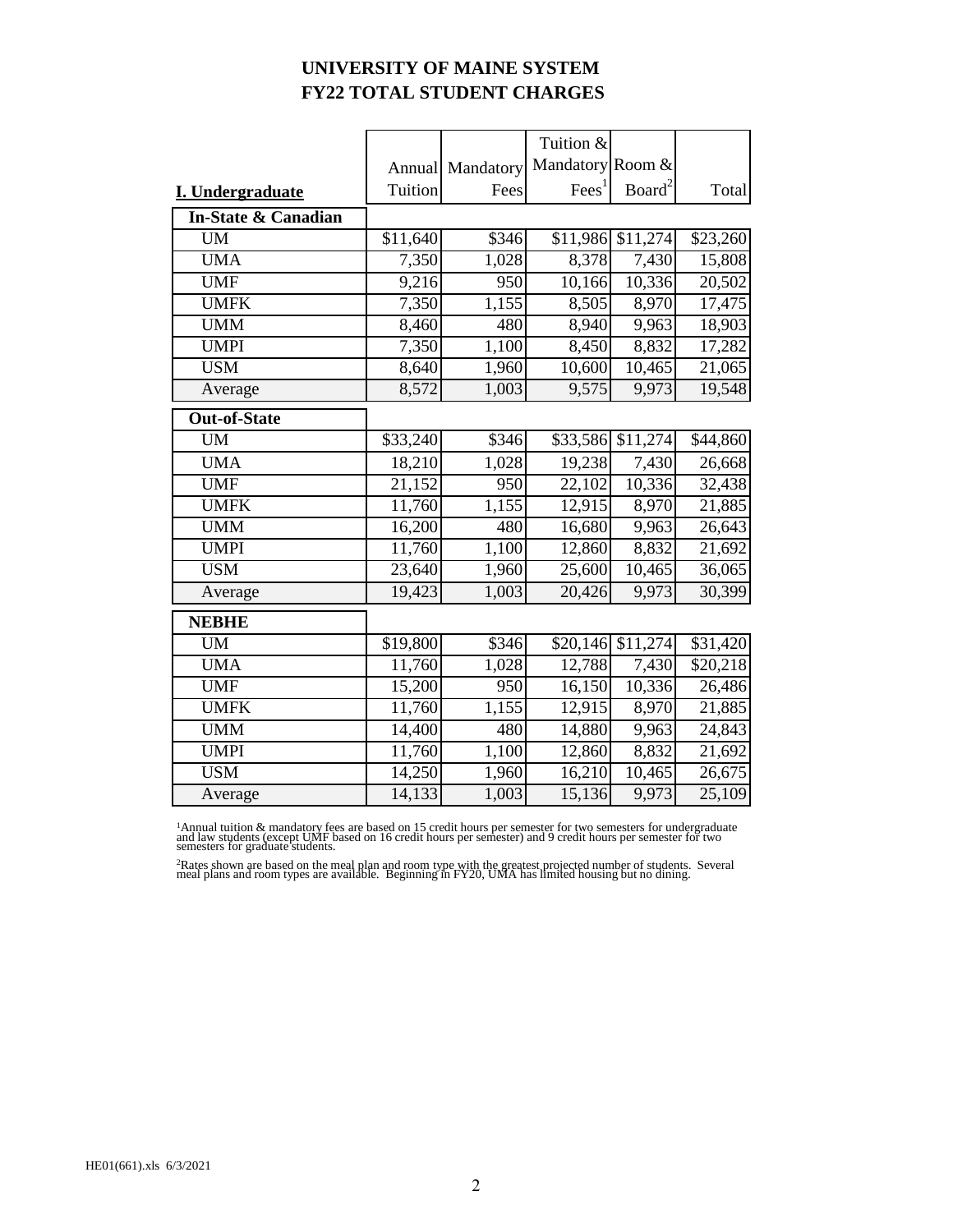| UNIVERSITY OF MAINE SYSTEM        |  |
|-----------------------------------|--|
| <b>FY22 TOTAL STUDENT CHARGES</b> |  |

|                     |          |                  | Tuition &         |                    |          |
|---------------------|----------|------------------|-------------------|--------------------|----------|
|                     |          | Annual Mandatory | Mandatory Room &  |                    |          |
| <b>II.</b> Graduate | Tuition  | Fees             | Fees <sup>T</sup> | Board <sup>2</sup> | Total    |
| In-State & Canadian |          |                  |                   |                    |          |
| <b>UM</b>           | \$9,738  | \$276            | \$10,014          | \$11,274           | \$21,288 |
| <b>UMA</b>          | 7,776    | 617              | 8,393             | 7,430              | 15,823   |
| <b>UMF</b>          | 7,686    | 377              | 8,063             | 10,336             | 18,399   |
| <b>USM</b>          | 7,776    | 1,080            | 8,856             | 10,465             | 19,321   |
| Average             | 8,244    | 588              | 8,832             | 10,692             | 19,524   |
| <b>Out-of-State</b> |          |                  |                   |                    |          |
| <b>UM</b>           | \$29,214 | \$276            | \$29,490          | \$11,274           | \$40,764 |
| <b>UMA</b>          | 9,972    | 617              | 10,589            | 7,430              | 18,019   |
| <b>UMF</b>          | 7,686    | 377              | 8,063             | 10,336             | 18,399   |
| <b>USM</b>          | 21,888   | 1,080            | 22,968            | 10,465             | 33,433   |
| Average             | 17,190   | 588              | 17,778            | 10,692             | 28,470   |
| <b>NEBHE</b>        |          |                  |                   |                    |          |
| <b>UM</b>           | \$16,560 | \$276            | \$16,836          | \$11,274           | \$28,110 |
| <b>UMA</b>          | 12,834   | 617              | 13,451            | 7,430              | 20,881   |
| <b>USM</b>          | 12,834   | 1,080            | 13,914            | 10,465             | 24,379   |
| Average             | 14,076   | 658              | 14,734            | 10,870             | 25,604   |

## **III. Law School**

| <b>In-State</b>             | \$23,190 | \$1,900 | $$25,090$ \$10,465 | \$35,555 |
|-----------------------------|----------|---------|--------------------|----------|
| <b>Out-of-State</b>         | \$34,680 | \$1,900 | \$36,580 \$10,465  | \$47,045 |
| <b>NEBHE &amp; Canadian</b> | \$31,650 | \$1,900 | \$33,550 \$10,465  | \$44,015 |

<sup>1</sup>Annual tuition & mandatory fees are based on 15 credit hours per semester for two semesters for undergraduate<br>and law students (except UMF based on 16 credit hours per semester) and 9 credit hours per semester for two<br>s

2Rates shown are based on the meal plan and room type with the greatest projected number of students. Several meal plans and room types are available. Beginning in FY20, UMA has limited housing but no dining.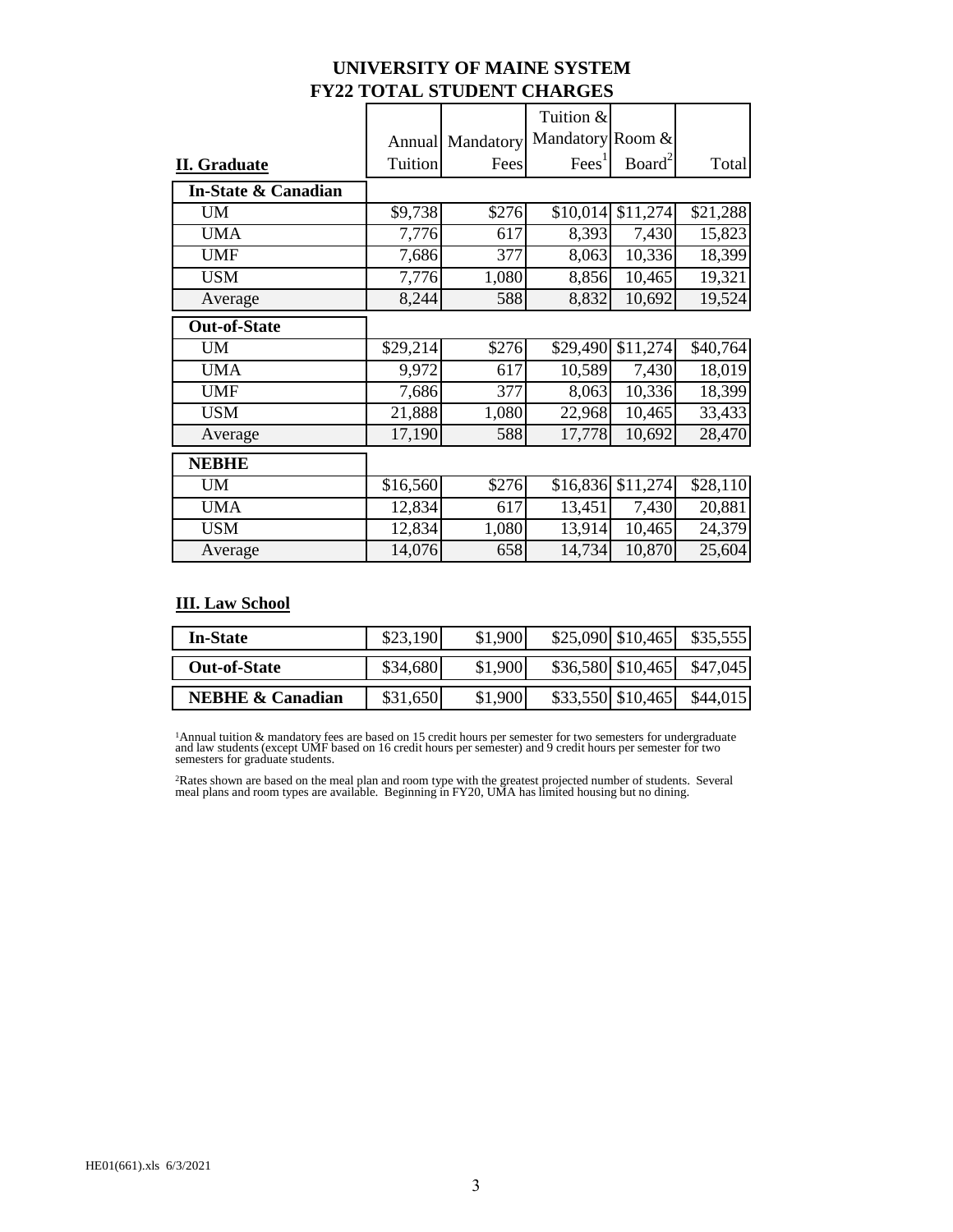## UNIVERSITY OF MAINE SYSTEM **FY22 TUITION RATES - PER CREDIT HOUR**

|                               | <b>FY21</b> | <b>FY22</b> | <b>FY22 Increases</b> |                          |  |
|-------------------------------|-------------|-------------|-----------------------|--------------------------|--|
|                               | Rate        | Rate        | $\overline{\$}$       | $\overline{\frac{0}{0}}$ |  |
| In-State                      |             |             |                       |                          |  |
| Undergraduate                 |             |             |                       |                          |  |
| <b>UM</b>                     | \$308       | \$388       | 80                    | 26.0                     |  |
| UMA/UMFK/UMPI                 | 245         | 245         |                       |                          |  |
| <b>UMF/USM</b>                | 288         | 288         |                       |                          |  |
| <b>UMM</b>                    | 245         | 282         | 37                    | 15.1                     |  |
| Graduate                      |             |             |                       |                          |  |
| <b>UM</b>                     | 461         | 541         | 80                    | 17.4                     |  |
| <b>UMA/USM</b>                | 432         | 432         |                       |                          |  |
| <b>UMF</b>                    | 427         | 427         |                       |                          |  |
| Law                           | 773         | 773         |                       |                          |  |
| Out-of-State<br>Undergraduate |             |             |                       |                          |  |
| <b>UM</b>                     | 1,001       | 1,108       | 107                   | 10.7                     |  |
| <b>UMA</b>                    | 592         | 607         | 15                    | 2.5                      |  |
| <b>UMF</b>                    | 645         | 661         | 16                    | 2.5                      |  |
| <b>UMFK/UMPI</b>              | 392         | 392         |                       |                          |  |
| <b>UMM</b>                    | 490         | 540         | 50                    | 10.2                     |  |
| <b>USM</b>                    | 769         | 788         | 19                    | 2.5                      |  |
| Graduate                      |             |             |                       |                          |  |
| $\mathbf{U}\mathbf{M}$        | 1,503       | 1,623       | 120                   | 8.0                      |  |
| <b>UMA</b>                    | 540         | 554         | 14                    | 2.6                      |  |
| <b>UMF</b>                    | 427         | 427         |                       |                          |  |
| <b>USM</b>                    | 1,186       | 1,216       | 30                    | 2.5                      |  |
| Law                           | 1,156       | 1,156       |                       |                          |  |

Academic Partnership rates vary by program.

Early College credit hour rate is \$138.25 for ALL campuses ALL students.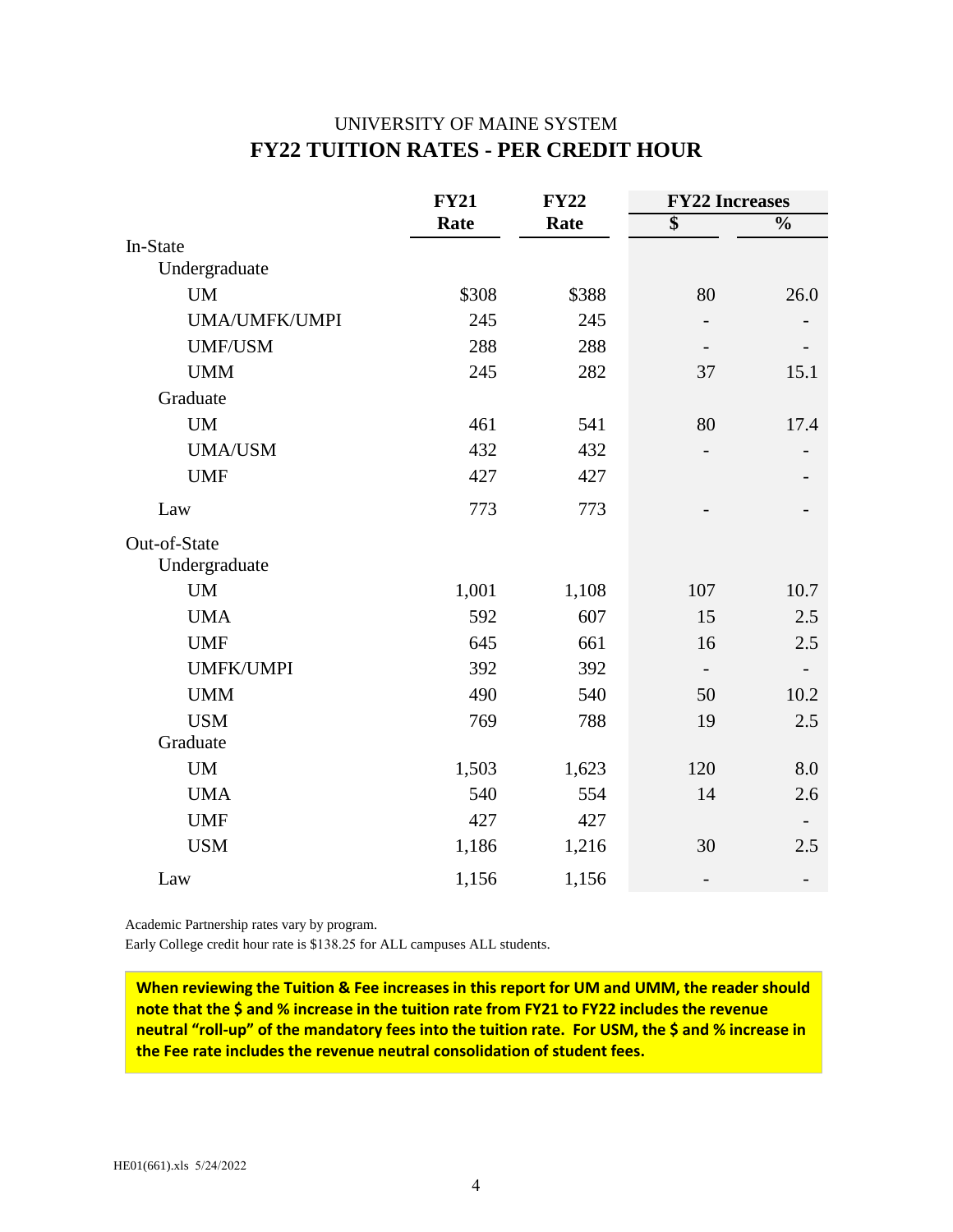## UNIVERSITY OF MAINE SYSTEM **FY22 TUITION RATES - PER CREDIT HOUR**

|                 | <b>FY21</b> | <b>FY22</b> | <b>FY22 Increases</b> |               |  |
|-----------------|-------------|-------------|-----------------------|---------------|--|
|                 | Rate        | Rate        | $\overline{\$}$       | $\frac{0}{0}$ |  |
| <b>NEBHE</b>    |             |             |                       |               |  |
| Undergraduate   |             |             |                       |               |  |
| <b>UM</b>       | \$524       | \$660       | 136                   | 26.0          |  |
| <b>UMA/UMFK</b> | 392         | 392         | $\overline{a}$        |               |  |
| <b>UMF</b>      | 475         | 475         |                       |               |  |
| <b>UMM</b>      | 392         | 480         | 88                    | 22.4          |  |
| <b>UMPI</b>     | 392         | 392         |                       |               |  |
| <b>USM</b>      | 475         | 475         |                       |               |  |
| Graduate        |             |             |                       |               |  |
| <b>UM</b>       | 784         | 920         | 136                   | 17.3          |  |
| <b>UMA</b>      | 713         | 713         |                       |               |  |
| <b>USM</b>      | 713         | 713         |                       |               |  |
| Law             | 1,055       | 1,055       |                       |               |  |
| Canadian        |             |             |                       |               |  |
| Undergraduate   |             |             |                       |               |  |
| <b>UM</b>       | 308         | 388         | 80                    | 26.0          |  |
| <b>UMA/UMFK</b> | 245         | 245         |                       |               |  |
| <b>UMF</b>      | 288         | 288         |                       |               |  |
| <b>UMM</b>      | 245         | 282         | 37                    | 15.1          |  |
| <b>UMPI</b>     | 245         | 245         |                       |               |  |
| <b>USM</b>      | 288         | 288         |                       |               |  |
| Graduate        |             |             |                       |               |  |
| <b>UM</b>       | 461         | 541         | 80                    | 17.4          |  |
| <b>UMA</b>      | 432         | 432         |                       |               |  |
| <b>USM</b>      | 432         | 432         |                       |               |  |
| Law             | 1,055       | 1,055       |                       |               |  |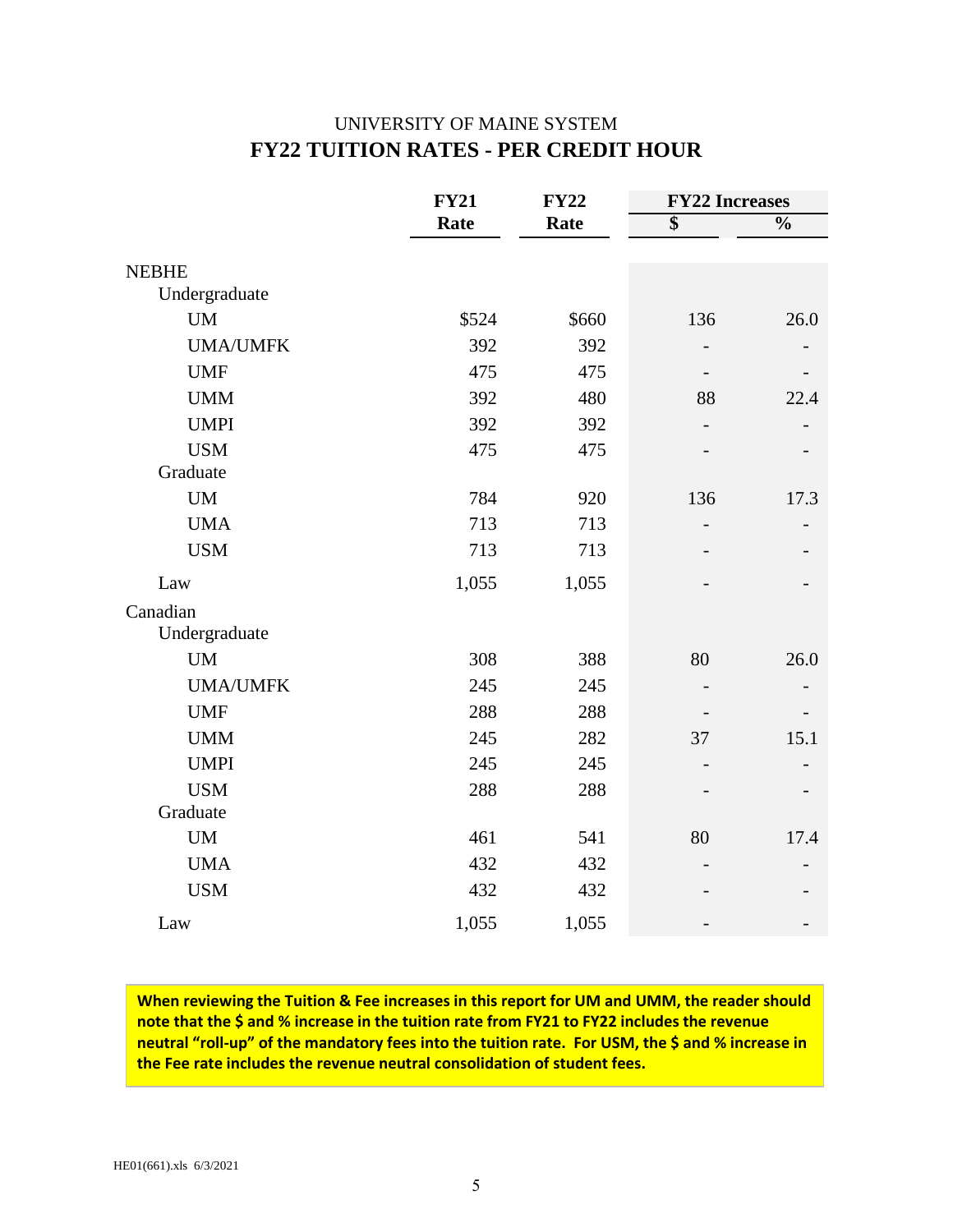### **UNIVERSITY OF MAINE SYSTEM ANNUAL TUITION RATES**

|                                |             |             | <b>FY21 to FY22</b>    |      |
|--------------------------------|-------------|-------------|------------------------|------|
| <b>UNDERGRADUATE</b>           |             |             | <b>Annual Increase</b> |      |
| <b>In-State &amp; Canadian</b> | <b>FY21</b> | <b>FY22</b> | \$                     | %    |
| <b>UM</b>                      | \$9,240     | \$11,640    | 2,400                  | 26.0 |
| <b>UMA</b>                     | 7,350       | 7,350       |                        |      |
| <b>UMF</b>                     | 9,216       | 9,216       |                        |      |
| <b>UMFK</b>                    | 7,350       | 7,350       |                        |      |
| <b>UMM</b>                     | 7,350       | 8,460       | 1,110                  | 15.1 |
| <b>UMPI</b>                    | 7,350       | 7,350       |                        |      |
| <b>USM</b>                     | 8,640       | 8,640       |                        |      |
| Average                        | 8,071       | 8,572       | 501                    | 6.2  |
| <b>Out-of-State</b>            |             |             |                        |      |
| <b>UM</b>                      | \$30,030    | \$33,240    | 3,210                  | 10.7 |
| <b>UMA</b>                     | 17,760      | 18,210      | 450                    | 2.5  |
| <b>UMF</b>                     | 20,640      | 21,152      | 512                    | 2.5  |
| <b>UMFK</b>                    | 11,760      | 11,760      |                        |      |
| <b>UMM</b>                     | 14,700      | 16,200      | 1,500                  | 10.2 |
| <b>UMPI</b>                    | 11,760      | 11,760      |                        |      |
| <b>USM</b>                     | 23,070      | 23,640      | 570                    | 2.5  |
| Average                        | 18,531      | 19,423      | 892                    | 4.8  |
| <b>NEBHE</b>                   |             |             |                        |      |
| <b>UM</b>                      | \$15,720    | \$19,800    | 4,080                  | 26.0 |
| <b>UMA</b>                     | 11,760      | 11,760      |                        |      |
| <b>UMF</b>                     | 15,200      | 15,200      |                        |      |
| <b>UMFK</b>                    | 11,760      | 11,760      |                        |      |
| <b>UMM</b>                     | 11,760      | 14,400      | 2,640                  | 22.4 |
| <b>UMPI</b>                    | 11,760      | 11,760      |                        |      |
| <b>USM</b>                     | 14,250      | 14,250      |                        |      |
| Average                        | 13,173      | 14,133      | 960                    | 7.3  |

NOTE: Based on 15 credit hours per semester for two semesters for undergraduate and law students (except UMF based on 16 credit hours per semester) and 9 credit hours per semester for two semesters for graduate students.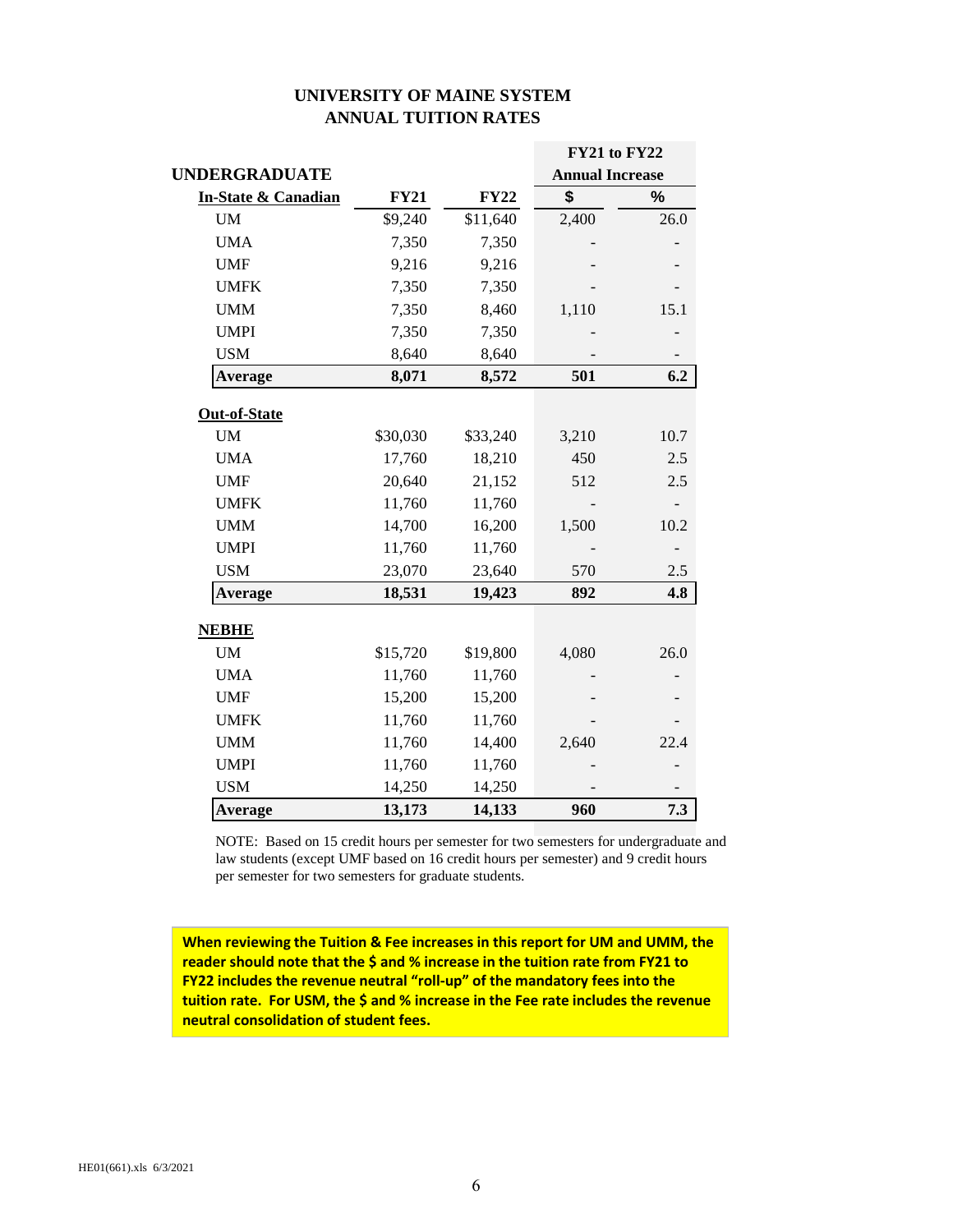| UNIVERSITY OF MAINE SYSTEM  |  |
|-----------------------------|--|
| <b>ANNUAL TUITION RATES</b> |  |

|                                |             |             | <b>FY21 to FY22</b>    |      |
|--------------------------------|-------------|-------------|------------------------|------|
| <b>GRADUATE</b>                |             |             | <b>Annual Increase</b> |      |
| <b>In-State &amp; Canadian</b> | <b>FY21</b> | <b>FY22</b> | \$                     | %    |
| UM                             | \$8,298     | \$9,738     | 1,440                  | 17.4 |
| <b>UMA</b>                     | 7,776       | 7,776       |                        |      |
| <b>UMF</b>                     | 7,686       | 7,686       |                        |      |
| <b>USM</b>                     | 7,776       | 7,776       |                        |      |
| <b>Average</b>                 | 7,884       | 8,244       | 360                    | 4.6  |
|                                |             |             |                        |      |
| <b>Out-of-State</b>            |             |             |                        |      |
| UM                             | \$27,054    | \$29,214    | 2,160                  | 8.0  |
| <b>UMA</b>                     | 9,720       | 9,972       | 252                    | 2.6  |
| <b>UMF</b>                     | 7,686       | 7,686       |                        |      |
| <b>USM</b>                     | 21,348      | 21,888      | 540                    | 2.5  |
| <b>Average</b>                 | 16,452      | 17,190      | 738                    | 4.5  |
|                                |             |             |                        |      |
| <b>NEBHE</b>                   |             |             |                        |      |
| UM                             | \$14,112    | \$16,560    | 2,448                  | 17.3 |
| <b>UMA</b>                     | 12,834      | 12,834      |                        |      |
| <b>USM</b>                     | 12,834      | 12,834      |                        |      |
| Average                        | 13,260      | 14,076      | 816                    | 6.2  |
|                                |             |             |                        |      |
| <b>LAW</b>                     |             |             |                        |      |
| <b>In-State</b>                | \$23,190    | \$23,190    |                        |      |
| Out-of-State                   | 34,680      | 34,680      |                        |      |
| <b>NEBHE &amp; Canadian</b>    | 31,650      | 31,650      |                        |      |

NOTE: Based on 15 credit hours per semester for two semesters for undergraduate and law students (except UMF based on 16 credit hours per semester) and 9 credit hours per semester for two semesters for graduate students.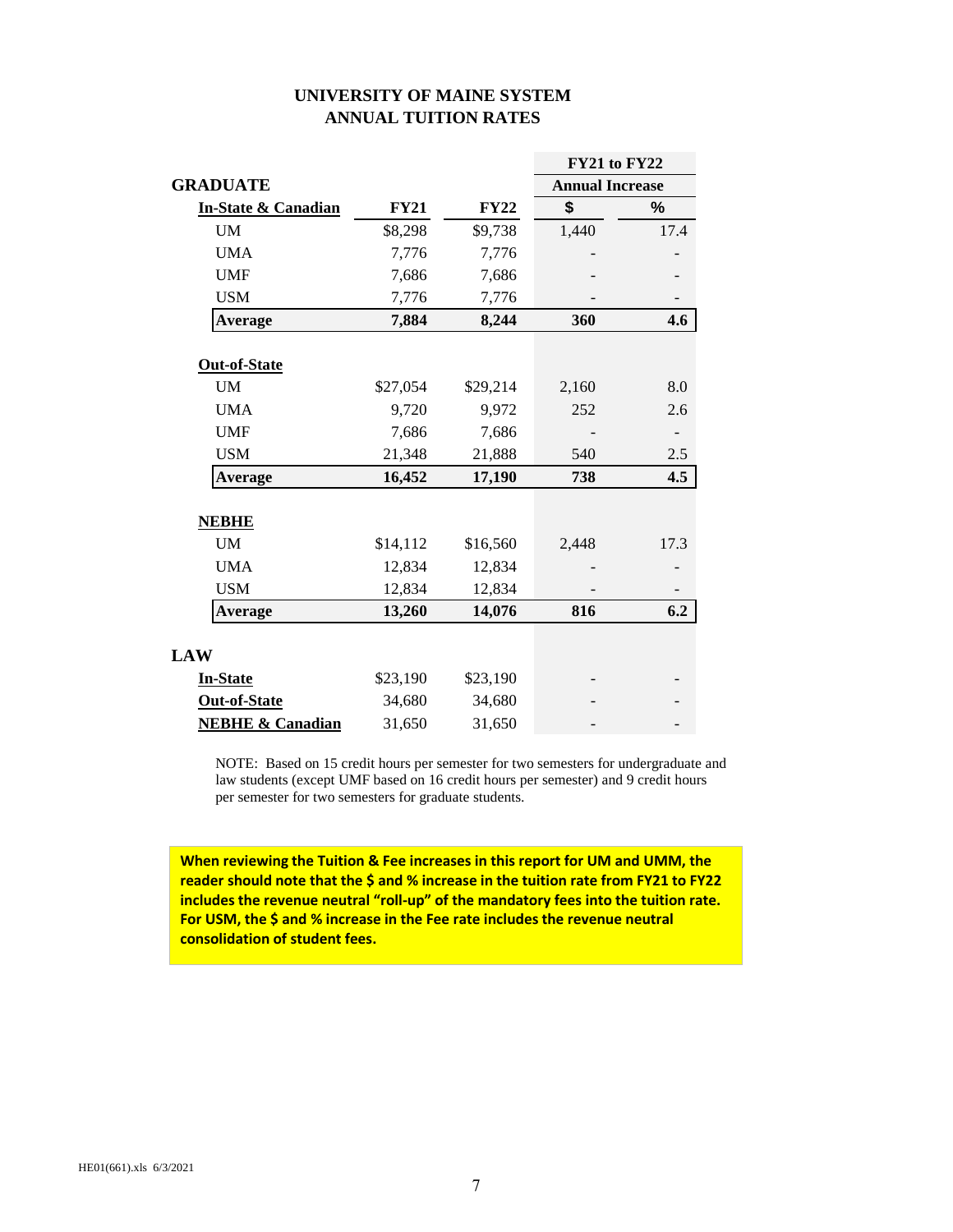| <b>University</b> | Fee                                | <b>Credit Hours</b>        | <b>FY21</b> | <b>FY22</b> | \$ Increase |
|-------------------|------------------------------------|----------------------------|-------------|-------------|-------------|
| UM                | Graduate Student Activity Fee      | 1 or More Credit Hours     | \$120.00    | \$0.00      | (120.00)    |
|                   |                                    | 1 to 5 Credit Hours        | \$0.00      | \$120.00    | 120.00      |
|                   |                                    | 6 or More Credit Hours     | \$0.00      | \$150.00    | 150.00      |
|                   | Undergraduate Student Activity Fee | 6 or More Credit Hours     | 106.00      | 136.00      | 30.00       |
|                   | <b>Communications Fee</b>          | 6 or More Credit Hours     | 30.00       | 0.00        | (30.00)     |
|                   | <b>Technology Fee</b>              | Per Credit Hour            | 0.00        | 7.00        | 7.00        |
|                   | <b>Recreation Center Fee</b>       | 0 to 5 Credit Hours        | 184.00      | 0.00        | (184.00)    |
|                   |                                    | 6 or More Credit Hours     | 308.00      | 0.00        | (308.00)    |
|                   | <b>Unified Fee</b>                 | 0 to 5 Credit Hours        | 274.00      | 0.00        | (274.00)    |
|                   |                                    | 6 to 11 Credit Hours       | 840.00      | 0.00        | (840.00)    |
|                   |                                    | 12 to 15 Credit Hours      | 2,060.00    | 0.00        | (2,060.00)  |
|                   |                                    | 16 or More Credit Hours    | 2,114.00    | 0.00        | (2,114.00)  |
| UMA               | <b>Student Activity Fee</b>        | Per Credit Hour, up to 14  | \$2.25      | \$2.25      |             |
|                   |                                    | 15 or More Credit Hours    | 67.50       | 67.50       |             |
|                   | <b>Unified Fee</b>                 | Per Credit Hour            | 32.00       | 32.00       |             |
|                   | Unified Fee - University College   | Per Credit Hour            | 14.00       | 0.00        | (14.00)     |
| <b>UMF</b>        | Undergraduate Student Activity Fee | 1 to 5 1/2 Credit Hours    | \$80.00     | \$80.00     |             |
|                   |                                    | 6 to 11 1/2 Credit Hours   | 120.00      | 120.00      |             |
|                   |                                    | 12 or More Credit Hours    | 160.00      | 160.00      |             |
|                   | Student Health & Wellness Fee      | 4 or More Credit Hours     | 50.00       | 50.00       |             |
|                   | <b>Unified Fee</b>                 | 6 or less Credit Hours     | 184.00      | 189.00      | 5.00        |
|                   |                                    | 7 to 11 Credit Hours       | 368.00      | 377.00      | 9.00        |
|                   |                                    | 12 or More Credit Hours    | 722.00      | 740.00      | 18.00       |
| <b>UMFK</b>       | <b>Student Activity Fee</b>        | Per Credit Hour            | \$7.50      | \$7.50      |             |
|                   | Unified Fee                        | Per Credit Hour            | 31.00       | 31.00       |             |
| <b>UMM</b>        | <b>Student Activity Fee</b>        | Per Credit Hour            | \$0.00      | \$9.00      | 9.00        |
|                   |                                    | Per Credit Hour, up to 11  | 11.00       | 0.00        | (11.00)     |
|                   |                                    | 12 or More Credit Hours    | 240.00      | 0.00        | (240.00)    |
|                   | Green Fee                          | Flat Fee                   | 20.00       | 0.00        | (20.00)     |
|                   | <b>Technology Fee</b>              | Per Credit Hour            | 0.00        | 7.00        | 7.00        |
|                   | <b>Unified Fee</b>                 | Flat Fee + Per Credit Hour | 642.00      | 0.00        | (642.00)    |
| <b>UMPI</b>       | Student Activity Fee               | 6 or less Credit Hours     | \$85.00     | \$85.00     |             |
|                   |                                    | 7 or More Credit Hours     | 170.00      | 170.00      |             |
|                   | Unified Fee - Campus               | Per Credit Hour            | 31.00       | 31.00       |             |
|                   | Unified Fee - Outreach             | Per Credit Hour            | 0.00        | 0.00        |             |
| <b>USM</b>        | Undergraduate Student Activity Fee | 1 to 5 Credit Hours        | \$80.00     | \$80.00     |             |
|                   |                                    | 6 to 11 Credit Hours       | 120.00      | 120.00      |             |
|                   |                                    | 12 or More Credit Hours    | 160.00      | 160.00      |             |
|                   | Comprehensive Fee                  | Per Credit Hour            | 0.00        | 60.00       | 60.00       |
|                   | <b>Unified Fee</b>                 | Per Credit Hour            | 33.00       | 0.00        | (33.00)     |
|                   | Law School Comprehensive Fee       | Per Credit Hour            | 0.00        | 60.00       | 60.00       |
|                   | <b>Student Activity Fee</b>        | 6 or More Credit Hours     | 100.00      | 100.00      |             |
|                   | Unified Fee                        | Per Credit Hour            | 33.00       | 0.00        | (33.00)     |

#### **UNIVERSITY OF MAINE SYSTEM ANNUAL MANDATORY FEES<sup>1</sup>**

<sup>1</sup>Annual unless listed as per credit hour.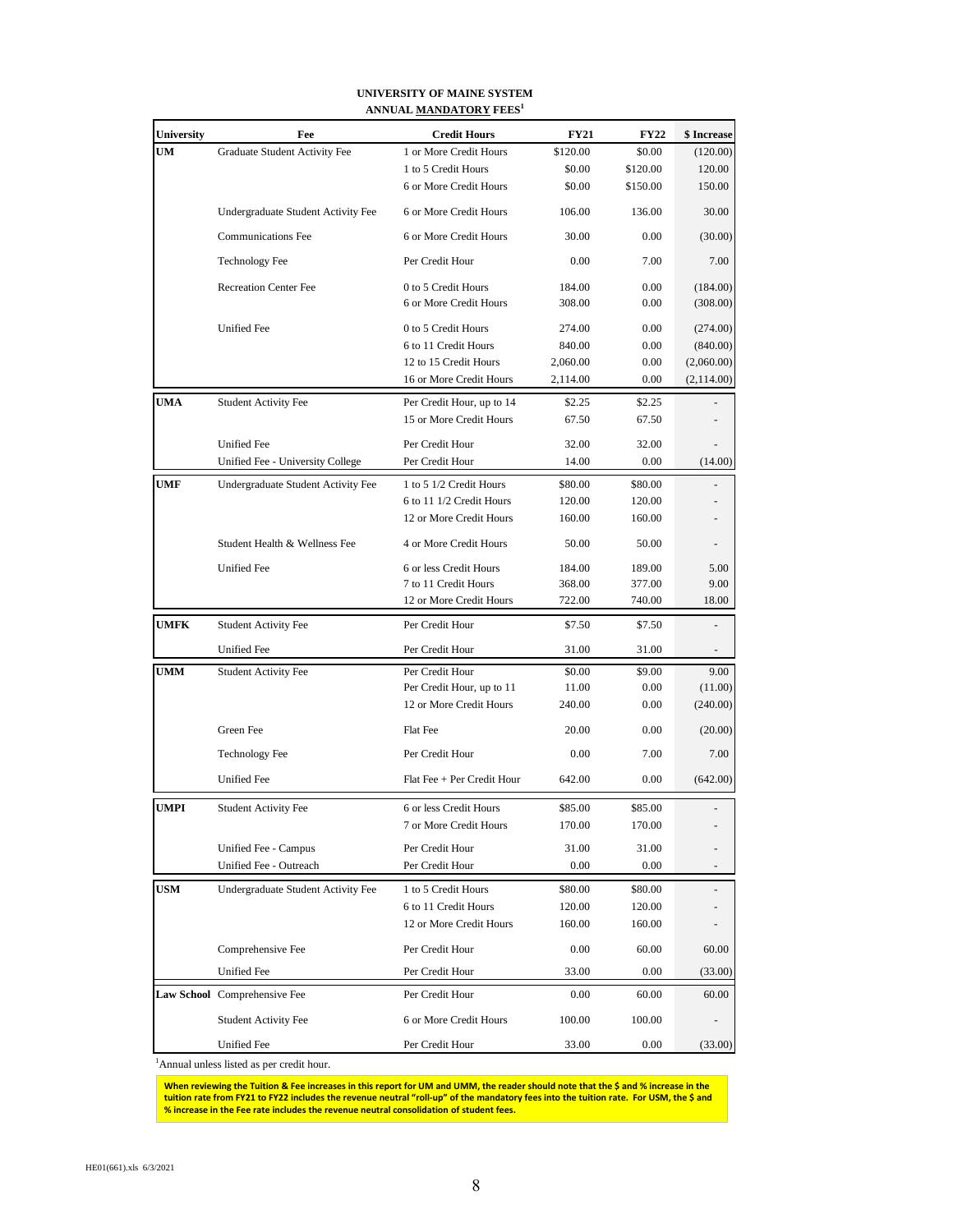#### **UNIVERSITY OF MAINE SYSTEM**

#### **ANNUAL MANDATORY FEES**

|               |                                                  |                     |                     |         | <b>FY22 Increases</b> |
|---------------|--------------------------------------------------|---------------------|---------------------|---------|-----------------------|
| Undergraduate |                                                  | FY21                | FY22                | \$      | $\frac{0}{0}$         |
| UM            | Communications                                   | \$30                | \$0                 |         |                       |
|               | <b>Recreation Center Fee</b>                     | 308                 | $\mathbf{0}$        |         |                       |
|               | <b>Technology Fee</b>                            | 0                   | 210                 |         |                       |
|               | <b>Unified Fee</b>                               | 2,060               | 0                   |         |                       |
|               | <b>Student Activity</b>                          | 106                 | 136                 |         |                       |
|               | Total                                            | \$2,504             | \$346               | (2,158) | (86.2)                |
|               |                                                  |                     |                     |         |                       |
| <b>UMA</b>    | <b>Unified Fee</b>                               | \$960               | \$960               |         |                       |
|               | <b>Student Activity</b>                          | 68                  | 68                  |         |                       |
|               | Total                                            | \$1,028             | \$1,028             |         |                       |
| <b>UMF</b>    | Student Health & Fitness Fee                     | \$50                | \$50                |         |                       |
|               | Unified Fee                                      | 722                 | 740                 |         |                       |
|               | <b>Student Activity</b>                          | 160                 | 160                 |         |                       |
|               | Total                                            | \$932               | \$950               | 18      | 1.9                   |
|               |                                                  |                     |                     |         |                       |
|               | <b>UMFK</b> Unified Fee                          | \$930               | \$930               |         |                       |
|               | <b>Student Activity</b>                          | 225                 | 225                 |         |                       |
|               | Total                                            | \$1,155             | \$1,155             |         |                       |
|               |                                                  |                     |                     |         |                       |
| <b>UMM</b>    | Unified Fee                                      | \$642               | \$0                 |         |                       |
|               | Green Fee                                        | 20                  | 0                   |         |                       |
|               | <b>Technology Fee</b><br><b>Student Activity</b> | $\mathbf{0}$<br>240 | 210<br>270          |         |                       |
|               | Total                                            | \$902               | \$480               | (422)   | (46.8)                |
|               |                                                  |                     |                     |         |                       |
| <b>UMPI</b>   | <b>Unified Fee</b>                               | \$930               | \$930               |         |                       |
|               | <b>Student Activity</b>                          | 170                 | 170                 |         |                       |
|               | Total                                            | \$1,100             | \$1,100             |         |                       |
|               |                                                  |                     |                     |         |                       |
| <b>USM</b>    | <b>Unified Fee</b>                               | \$990               | \$0                 |         |                       |
|               | Comprehensive Fee                                | $\mathbf{0}$        | 1,800               |         |                       |
|               | <b>Student Activity</b>                          | 160                 | 160                 |         |                       |
|               | Total                                            | \$1,150             | \$1,960             | 810     | 70.4                  |
| Average       |                                                  | \$1,253             | \$1,003             | (250)   | (20.0)                |
| Graduate      |                                                  |                     |                     |         |                       |
| UM            | Communications                                   | \$30                | \$0                 |         |                       |
|               | <b>Recreation Center Fee</b>                     | 308                 | $\mathbf{0}$        |         |                       |
|               | <b>Technology Fee</b><br><b>Unified Fee</b>      | 0<br>840            | 126<br>$\mathbf{0}$ |         |                       |
|               | <b>Student Activity</b>                          | 120                 | 150                 |         |                       |
|               | Total                                            | \$1,298             | \$276               | (1,022) | (78.7)                |
|               |                                                  |                     |                     |         |                       |
| <b>UMA</b>    | <b>Student Activity</b>                          | \$41                | \$41                |         |                       |
|               | Unified Fee                                      | 576                 | 576                 |         |                       |
|               | Total                                            | \$617               | \$617               |         |                       |
|               |                                                  |                     |                     |         |                       |
|               |                                                  |                     |                     | 9       |                       |
| <b>UMF</b>    | <b>Unified Fee</b>                               | \$368               | \$377               |         | 2.4                   |
|               |                                                  |                     |                     |         |                       |
| <b>USM</b>    | <b>Unified Fee</b>                               | \$594               | \$0                 |         |                       |
|               | Comprehensive Fee                                | 0                   | 1,080               |         |                       |
|               | Total                                            | \$594               | \$1,080             |         |                       |
| Average       |                                                  | \$719               | \$588               | (131)   | (18.2)                |
| Law           |                                                  |                     |                     |         |                       |
|               | <b>Unified Fee</b>                               | \$990               | \$0                 |         |                       |
|               | Comprehensive Fee                                | 0                   | 1,800               |         |                       |
|               | <b>Student Activity</b>                          | 100                 | 100                 |         |                       |
| Average       |                                                  | \$1,090             | \$1,900             | 810     | 74.3                  |

NOTE: Based on 15 credit hours per semester for two semesters for undergraduate and law students (except UMF based on 16 credit hours per semester) and 9 credit hours per semester for two semesters for graduate students.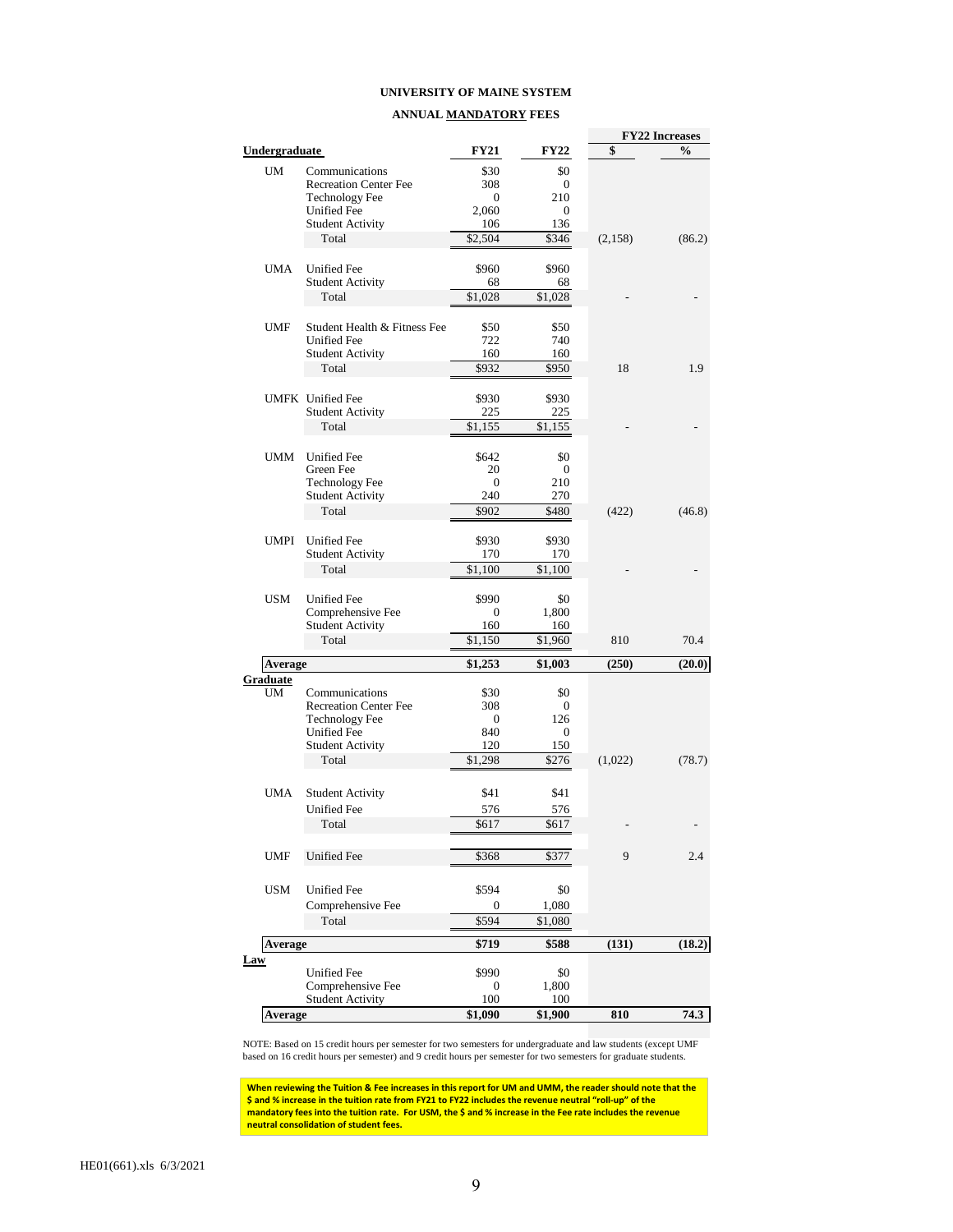| UNIVERSITY OF MAINE SYSTEM        |  |
|-----------------------------------|--|
| ANNUAL TUITION AND MANDATORY FEES |  |

| UNDERGRADUATE                  | <b>FY21</b> | <b>FY22</b> | <b>FY22 Increases</b> |                          |
|--------------------------------|-------------|-------------|-----------------------|--------------------------|
| <b>In-State &amp; Canadian</b> | Rate        | Rate        | \$                    | $\%$                     |
| <b>UM</b>                      | \$11,744    | \$11,986    | 242                   | 2.1                      |
| <b>UMA</b>                     | 8,378       | 8,378       |                       |                          |
| <b>UMF</b>                     | 10,148      | 10,166      | 18                    | 0.2                      |
| <b>UMFK</b>                    | 8,505       | 8,505       |                       |                          |
| <b>UMM</b>                     | 8,252       | 8,940       | 688                   | 8.3                      |
| <b>UMPI</b>                    | 8,450       | 8,450       |                       |                          |
| <b>USM</b>                     | 9,790       | 10,600      | 810                   | 8.3                      |
| <b>Average</b>                 | 9,324       | 9,575       | 251                   | 2.7                      |
| <b>Out-of-State</b>            |             |             |                       |                          |
| <b>UM</b>                      | \$32,534    | \$33,586    | 1,052                 | 3.2                      |
| <b>UMA</b>                     | 18,788      | 19,238      | 450                   | 2.4                      |
| <b>UMF</b>                     | 21,572      | 22,102      | 530                   | 2.5                      |
| <b>UMFK</b>                    | 12,915      | 12,915      |                       |                          |
| <b>UMM</b>                     | 15,602      | 16,680      | 1,078                 | 6.9                      |
| <b>UMPI</b>                    | 12,860      | 12,860      |                       | $\overline{\phantom{a}}$ |
| <b>USM</b>                     | 24,220      | 25,600      | 1,380                 | 5.7                      |
| <b>Average</b>                 | 19,784      | 20,426      | 642                   | 3.2                      |
| <b>NEBHE</b>                   |             |             |                       |                          |
| <b>UM</b>                      | \$18,224    | \$20,146    | 1,922                 | 10.5                     |
| <b>UMA</b>                     | 12,788      | 12,788      |                       |                          |
| <b>UMF</b>                     | 16,132      | 16,150      | 18                    | 0.1                      |
| <b>UMFK</b>                    | 12,915      | 12,915      |                       |                          |
| <b>UMM</b>                     | 12,662      | 14,880      | 2,218                 | 17.5                     |
| <b>UMPI</b>                    | 12,860      | 12,860      |                       |                          |
| <b>USM</b>                     | 15,400      | 16,210      | 810                   | 5.3                      |
| <b>Average</b>                 | 14,426      | 15,136      | 710                   | 4.9                      |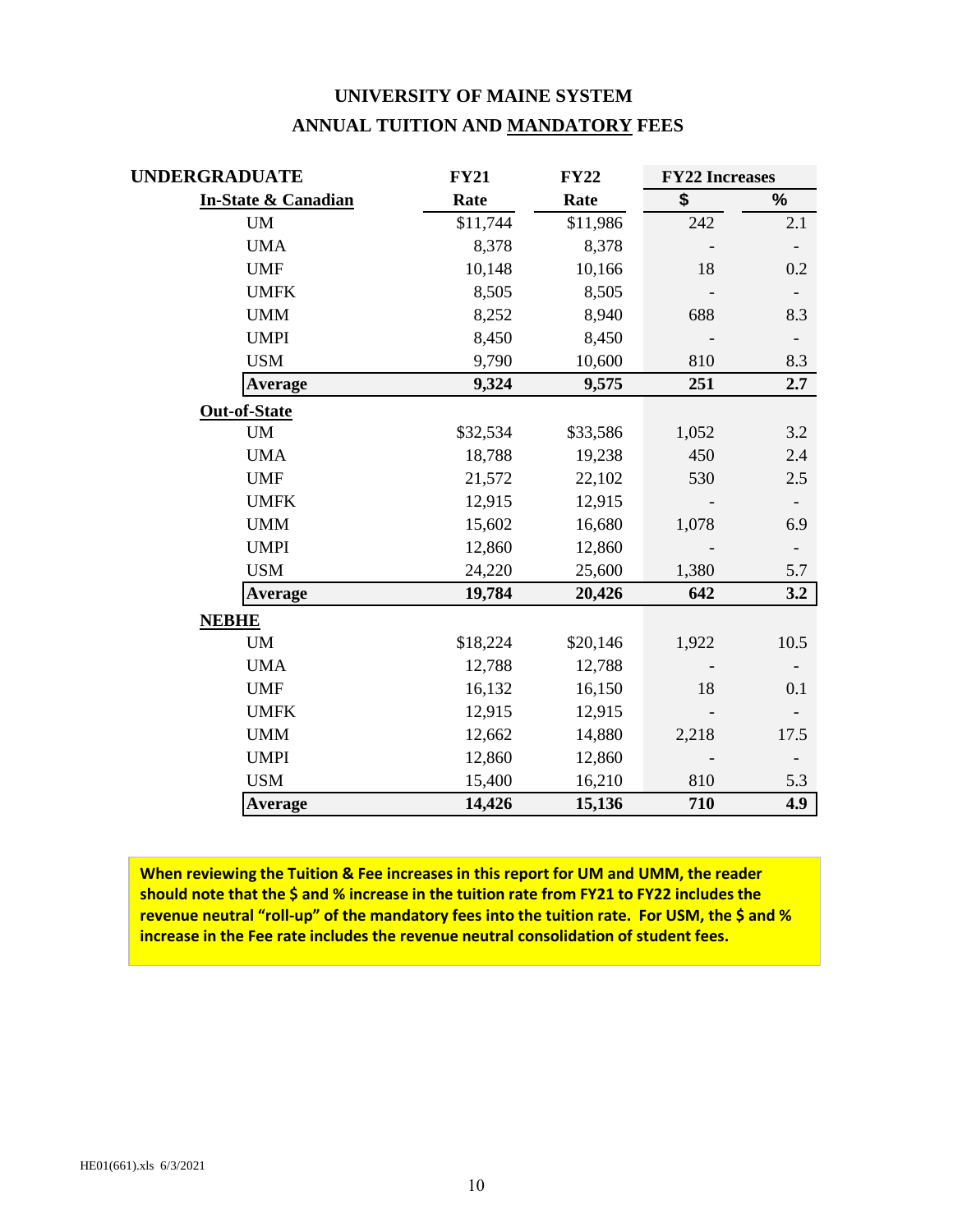| <b>GRADUATE</b> |                                | <b>FY21</b> | <b>FY22</b> | <b>FY22 Increases</b> |     |
|-----------------|--------------------------------|-------------|-------------|-----------------------|-----|
|                 | <b>In-State &amp; Canadian</b> | Rate        | Rate        | \$                    | %   |
|                 | <b>UM</b>                      | \$9,596     | \$10,014    | 418                   | 4.4 |
|                 | <b>UMA</b>                     | 8,393       | 8,393       |                       |     |
|                 | <b>UMF</b>                     | 8,054       | 8,063       | 9                     | 0.1 |
|                 | <b>USM</b>                     | 8,370       | 8,856       | 486                   | 5.8 |
|                 | <b>Average</b>                 | 8,603       | 8,833       | 230                   | 2.7 |
|                 | <b>Out-of-State</b>            |             |             |                       |     |
|                 | <b>UM</b>                      | \$28,352    | \$29,490    | 1,138                 | 4.0 |
|                 | <b>UMA</b>                     | 10,337      | 10,589      | 252                   | 2.4 |
|                 | <b>UMF</b>                     | 8,054       | 8,063       | 9                     | 0.1 |
|                 | <b>USM</b>                     | 21,942      | 22,968      | 1,026                 | 4.7 |
|                 | <b>Average</b>                 | 17,171      | 17,779      | 608                   | 3.5 |
|                 | <b>NEBHE</b>                   |             |             |                       |     |
|                 | <b>UM</b>                      | \$15,410    | \$16,836    | 1,426                 | 9.3 |
|                 | <b>UMA</b>                     | 13,451      | 13,451      |                       |     |
|                 | <b>USM</b>                     | 13,428      | 13,914      | 486                   | 3.6 |
|                 | <b>Average</b>                 | 14,096      | 14,734      | 638                   | 4.5 |
| <b>LAW</b>      |                                |             |             |                       |     |
|                 | <b>In-State</b>                | \$24,280    | \$25,090    | 810                   | 3.3 |
|                 | <b>Out-of-State</b>            | 35,770      | 36,580      | 810                   | 2.3 |
|                 | <b>NEBHE &amp; Canadian</b>    | 32,740      | 33,550      | 810                   | 2.5 |

# **UNIVERSITY OF MAINE SYSTEM ANNUAL TUITION AND MANDATORY FEES**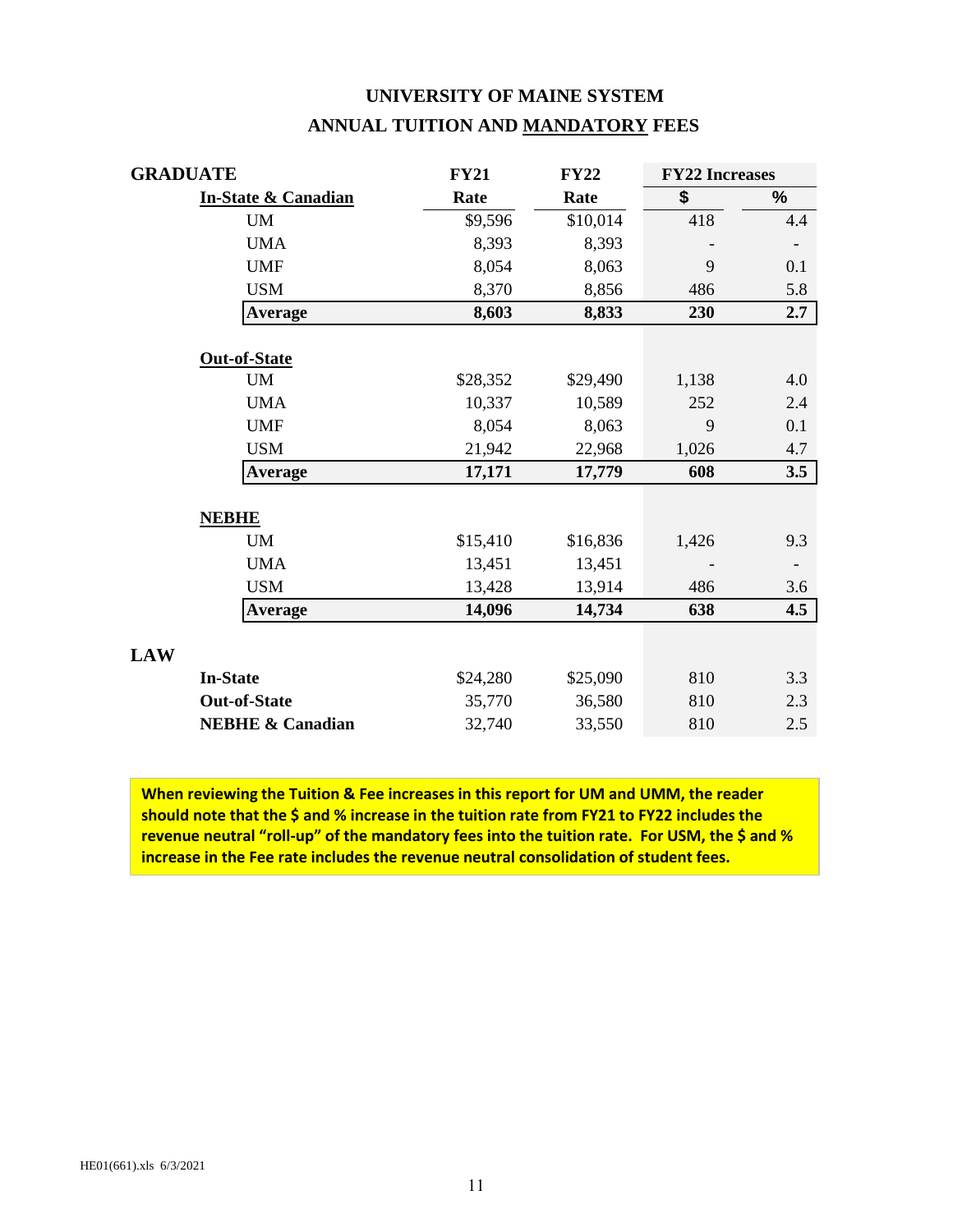# **UNIVERSITY OF MAINE SYSTEM ANNUAL ROOM & BOARD CHARGES<sup>1</sup>**

|             |                     | <b>ROOM CHARGES</b> |     | <b>FY22 Increases</b> |
|-------------|---------------------|---------------------|-----|-----------------------|
|             | <b>FY21</b>         | <b>FY22</b>         | \$  | $\frac{6}{10}$        |
| <b>UM</b>   | \$5,670             | \$5,814             | 144 | 2.5                   |
| <b>UMF</b>  | 5,356               | 5,356               |     |                       |
| <b>UMFK</b> | 4,700               | 4,820               | 120 | 2.6                   |
| <b>UMM</b>  | 4,726               | 4,980               | 254 | 5.4                   |
| <b>UMPI</b> | 5,000               | 5,000               |     |                       |
| <b>USM</b>  | 2<br>5,350          | 5,460               | 110 | 2.1                   |
| Average     | 5,134               | 5,238               | 104 | 2.0                   |
| <b>UMA</b>  | 7,430               | 7,430               |     |                       |
|             | DO A DIN CITA DO DO |                     |     |                       |

## **BOARD CHARGES**

|                | <b>FY21</b> | <b>FY22</b> |     |     |
|----------------|-------------|-------------|-----|-----|
| UM             | \$5,302     | \$5,460     | 158 | 3.0 |
| <b>UMF</b>     | 4,882       | 4,980       | 98  | 2.0 |
| <b>UMFK</b>    | 4,050       | 4,150       | 100 | 2.5 |
| <b>UMM</b>     | 4,861       | 4,983       | 122 | 2.5 |
| <b>UMPI</b>    | 3,738       | 3,832       | 94  | 2.5 |
| <b>USM</b>     | $4,880^{2}$ | 5,005       | 125 | 2.6 |
| <b>Average</b> | 4,619       | 4,735       | 116 | 2.5 |

|                | <b>FY21</b>           | <b>FY22</b> |     |     |
|----------------|-----------------------|-------------|-----|-----|
| <b>UM</b>      | \$10,972              | \$11,274    | 302 | 2.8 |
| <b>UMF</b>     | 10,238                | 10,336      | 98  | 1.0 |
| <b>UMFK</b>    | 8,750                 | 8,970       | 220 | 2.5 |
| <b>UMM</b>     | 9,587                 | 9,963       | 376 | 3.9 |
| <b>UMPI</b>    | 8,738                 | 8,832       | 94  | 1.1 |
| <b>USM</b>     | $10,230$ <sup>2</sup> | 10,465      | 235 | 2.3 |
| <b>Average</b> | 9,753                 | 9,973       | 220 | 2.3 |

<sup>1</sup>Rates shown are based on the meal plan and room type with the greatest projected number of students. Several meal plans and room types are available. Beginning in FY20, UMA has limited housing but no dining.

 ${}^{2}$ FY21 restated to reflect Doubles Rate and 19 Meal Plans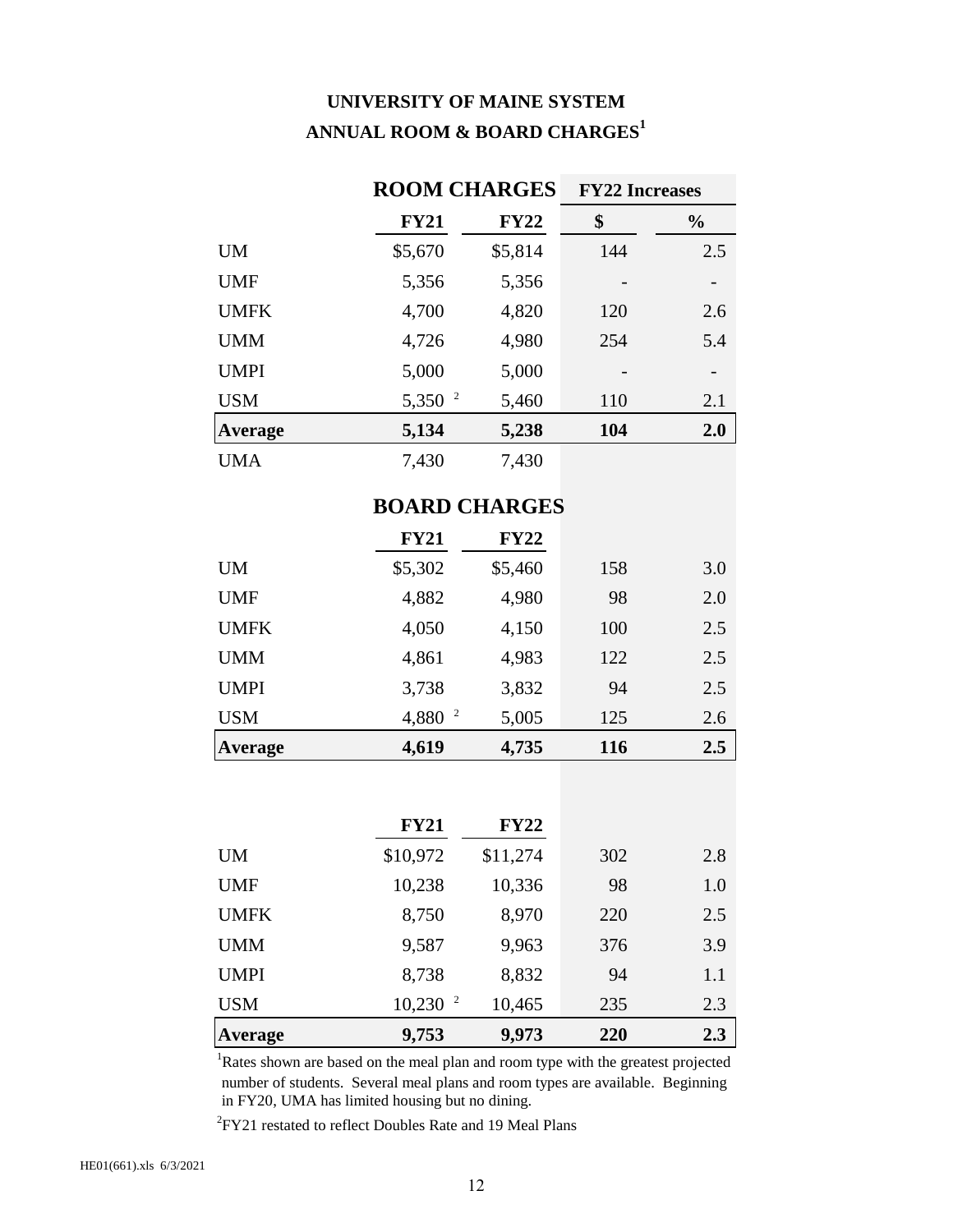## **UNIVERSITY OF MAINE SYSTEM ANNUAL COMPREHENSIVE STUDENT CHARGES (Includes Tuition, Mandatory Fees, Room and Board)**

| <b>UNDERGRADUATE</b>           | <b>FY21</b> | <b>FY22</b> | <b>FY22 Increases</b> |         |
|--------------------------------|-------------|-------------|-----------------------|---------|
| <b>In-State &amp; Canadian</b> | Rate        | Rate        | \$                    | $\%$    |
| <b>UM</b>                      | \$22,716    | \$23,260    | 544                   | 2.4     |
| <b>UMA</b>                     | 15,808      | 15,808      |                       |         |
| <b>UMF</b>                     | 20,386      | 20,502      | 116                   | 0.6     |
| <b>UMFK</b>                    | 17,255      | 17,475      | 220                   | 1.3     |
| <b>UMM</b>                     | 17,840      | 18,903      | 1,063                 | $6.0\,$ |
| <b>UMPI</b>                    | 17,188      | 17,282      | 94                    | 0.5     |
| <b>USM</b>                     | 18,820      | 21,065      | 2,245                 | 11.9    |
| <b>Average</b>                 | 18,877      | 19,548      | 671                   | 3.6     |
| <b>Out-of-State</b>            |             |             |                       |         |
| <b>UM</b>                      | \$43,506    | \$44,860    | 1,354                 | 3.1     |
| <b>UMA</b>                     | 26,218      | 26,668      | 450                   | 1.7     |
| <b>UMF</b>                     | 31,810      | 32,438      | 628                   | 2.0     |
| <b>UMFK</b>                    | 21,665      | 21,885      | 220                   | 1.0     |
| <b>UMM</b>                     | 25,190      | 26,643      | 1,453                 | 5.8     |
| <b>UMPI</b>                    | 21,598      | 21,692      | 94                    | 0.4     |
| <b>USM</b>                     | 33,250      | 36,065      | 2,815                 | 8.5     |
| Average                        | 29,337      | 30,399      | 1,062                 | 3.6     |
| <b>NEBHE</b>                   |             |             |                       |         |
| <b>UM</b>                      | \$29,196    | \$31,420    | 2,224                 | 7.6     |
| <b>UMA</b>                     | 20,218      | 20,218      |                       |         |
| <b>UMF</b>                     | 26,370      | 26,486      | 116                   | 0.4     |
| <b>UMFK</b>                    | 21,665      | 21,885      | 220                   | 1.0     |
| <b>UMM</b>                     | 22,250      | 24,843      | 2,593                 | 11.7    |
| <b>UMPI</b>                    | 21,598      | 21,692      | 94                    | 0.4     |
| <b>USM</b>                     | 24,430      | 26,675      | 2,245                 | 9.2     |
| <b>Average</b>                 | 23,979      | 25,109      | 1,130                 | 4.7     |

NOTE: Tuition and Fees based on 15 credit hours per semester for two semesters for undergraduate and law students (except UMF based on 16 credit hours per semester) and 9 credit hours per semester for two semesters for graduate students. Room and board rates are based on the meal plan and room type with the greatest projected number of students. Several meal plans and room types are available. Beginning in FY20, UMA has limited housing but no dining.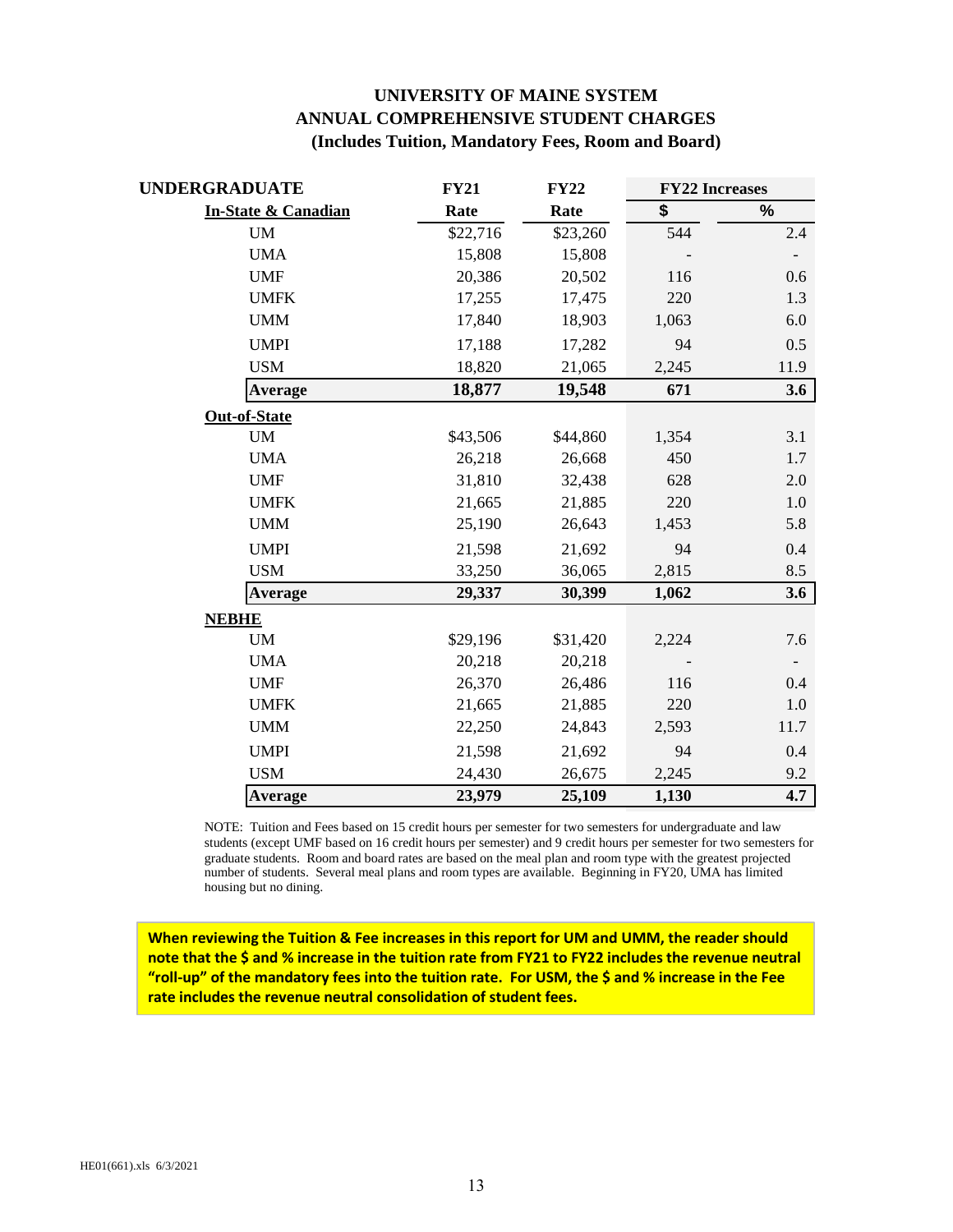## **UNIVERSITY OF MAINE SYSTEM ANNUAL COMPREHENSIVE STUDENT CHARGES (Includes Tuition, Mandatory Fees, Room and Board)**

| <b>GRADUATE</b>                | <b>FY21</b> | <b>FY22</b> | <b>FY22 Increases</b> |      |
|--------------------------------|-------------|-------------|-----------------------|------|
| <b>In-State &amp; Canadian</b> | Rate        | Rate        | \$                    | $\%$ |
| <b>UM</b>                      | \$20,568    | \$21,288    | 720                   | 3.5  |
| <b>UMA</b>                     | 15,823      | 15,823      |                       |      |
| <b>UMF</b>                     | 18,292      | 18,399      | 107                   | 0.6  |
| <b>USM</b>                     | 17,400      | 19,321      | 1,921                 | 11.0 |
| <b>Average</b>                 | 18,683      | 19,524      | 841                   | 4.5  |
| <b>Out-of-State</b>            |             |             |                       |      |
| <b>UM</b>                      | \$39,324    | \$40,764    | 1,440                 | 3.7  |
| <b>UMA</b>                     | 17,767      | 18,019      | 252                   | 1.4  |
| <b>UMF</b>                     | 18,292      | 18,399      | 107                   | 0.6  |
| <b>USM</b>                     | 30,972      | 33,433      | 2,461                 | 7.9  |
| <b>Average</b>                 | 27,251      | 28,470      | 1,219                 | 4.5  |
| <b>NEBHE</b>                   |             |             |                       |      |
| <b>UM</b>                      | \$26,382    | \$28,110    | 1,728                 | 6.5  |
| <b>UMA</b>                     | 20,881      | 20,881      |                       | -    |
| <b>USM</b>                     | 22,458      | 24,379      | 1,921                 | 8.6  |
| <b>Average</b>                 | 24,097      | 25,604      | 1,507                 | 6.3  |
| <b>LAW</b>                     |             |             |                       |      |
| <b>In-State</b>                | \$33,310    | \$35,555    | 2,245                 | 6.7  |
| <b>Out-of-State</b>            | 44,800      | 47,045      | 2,245                 | 5.0  |
| <b>NEBHE &amp; Canadian</b>    | 41,770      | 44,015      | 2,245                 | 5.4  |

NOTE: Tuition and Fees based on 15 credit hours per semester for two semesters for undergraduate and law students (except UMF based on 16 credit hours per semester) and 9 credit hours per semester for two semesters for graduate students. Room and board rates are based on the meal plan and room type with the greatest projected number of students. Several meal plans and room types are available. Beginning in FY20, UMA has limited housing but no dining.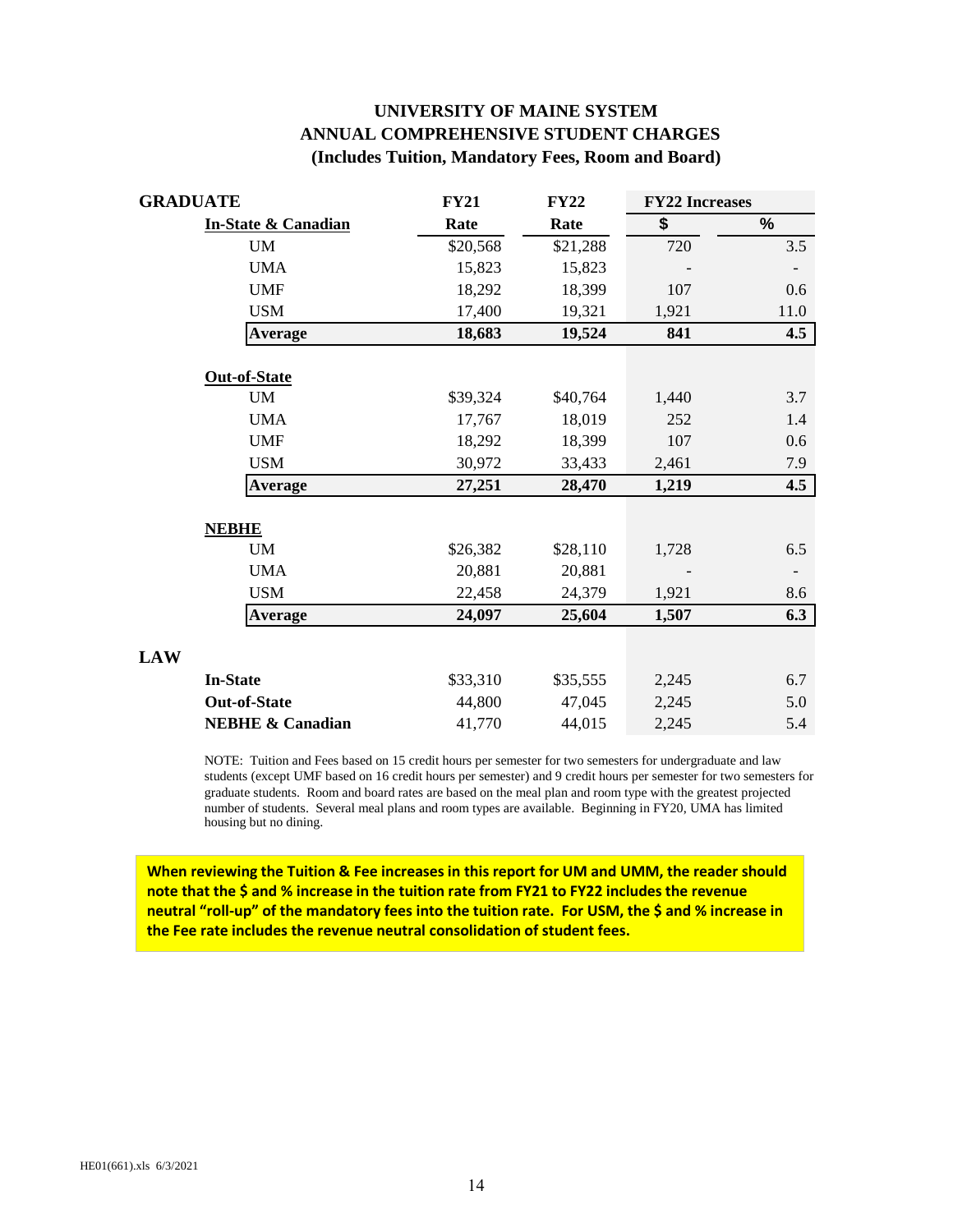## UNIVERSITY OF MAINE SYSTEM STUDENT FEES

## **OVERVIEW**

The procedures for establishing student fees throughout the University of Maine System are contained in the Board of Trustees Policy Manual in Section 703 and 704 as follows:

The **BOARD OF TRUSTEES** will establish those fees that are analogous to tuition, i.e., those that must be paid by all students as a condition of attendance. In addition, changes to the amount of the Student Activity Fee shall be requested by the recognized student governing body at each University and authorized after (a) a referendum approved by the student body, (b) approval of the President and, (c) approval of the Chancellor for presentation and approval by the Board of Trustees. Board approved fees include the Student Activity Fee, the Communications Fee, the Unified Fee, the Recreation Fee and the Student Health & Wellness Fee.

The **CHANCELLOR** will establish those fees impacting services and operations within the System. These include maximum levels for financial service fees (non-negotiable check fees) and fees principally affecting prospective students, such as application fees.

The **UNIVERSITY PRESIDENTS** are responsible to the maximum extent possible for establishing most university-specific fees, which include:

- all course fees
- all deposits
- all fees for optional university services and activities

Fee changes planned for the fall semester should ordinarily be adopted no later than May; those to become effective in the spring semester should be adopted by November 15. Universities should establish procedures for timely review of and comment on fee changes. The Chancellor should be informed in advance of the formal adoption of any fee changes.

Adjustments to Student Activity Fees will be considered by the Board at its May meeting in order to allow sufficient time for student governments to conduct spring referendums on any changes recommended to the fees.